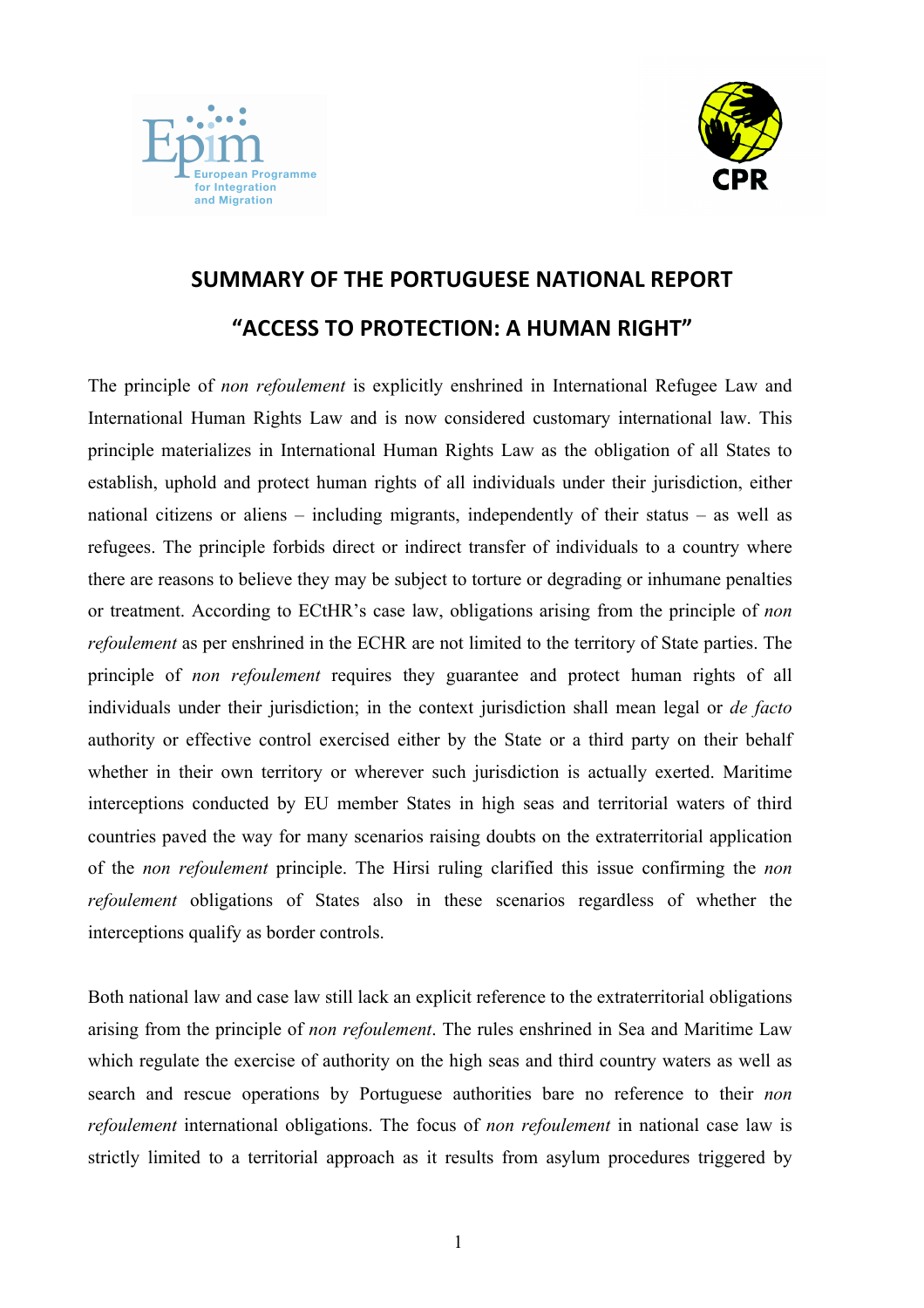



asylum seekers who find themselves either at the border or in national territory. This does not entail however a legal vacuum on this matter. A coherent interpretation of national asylum and migration rules with international obligations, international obligations of the Portuguese State regarding maritime search and rescue and the law applicable in national ships and aircrafts, should lead to a legal system agreeable with the extraterritorial nature of principle of *non refoulement*.

Both direct and indirect *refoulement* are nonetheless explicitly enshrined in the Law for asylum seekers and beneficiaries of international protection either at the border or in national territory. In the case of expulsion of third country nationals following an entry refusal at the border only direct *refoulement* is foreseen*.*. National case law is consensual in enforcing *non refoulement* both in national territory and at the border regardless of the migrant's status and in cases of either direct or indirect exposure to risks of r*efoulement*.

The main focus of this research on the practical implications of the principle of *non refoulement* is on border control operations taking place in national airports. The majority of border controls in Portugal involving third country nationals take place in airports, particularly in Lisbon's airport. This is where the majority of third countries nationals in need of international protection are first subjected to a continuous and exclusive legal and *de facto* control from national authorities.

Sea border controls as well as the exercise of control responsibilities in maritime areas under national sovereignty and jurisdiction are submitted to a coordinated intervention from public authorities. The Immigration Service (SEF) coordinates all surveillance and control activities in maritime areas carried out by the Navy/National Maritime Authority (AMN) and the National Republican Guard (GNR) dedicated to asylum, irregular immigration and human trafficking with the exception of those involving search and rescue operations. Regarding search and rescue operations SEF remains nonetheless the only competent authority for identity controls of third country nationals as well as for administrative procedures relating to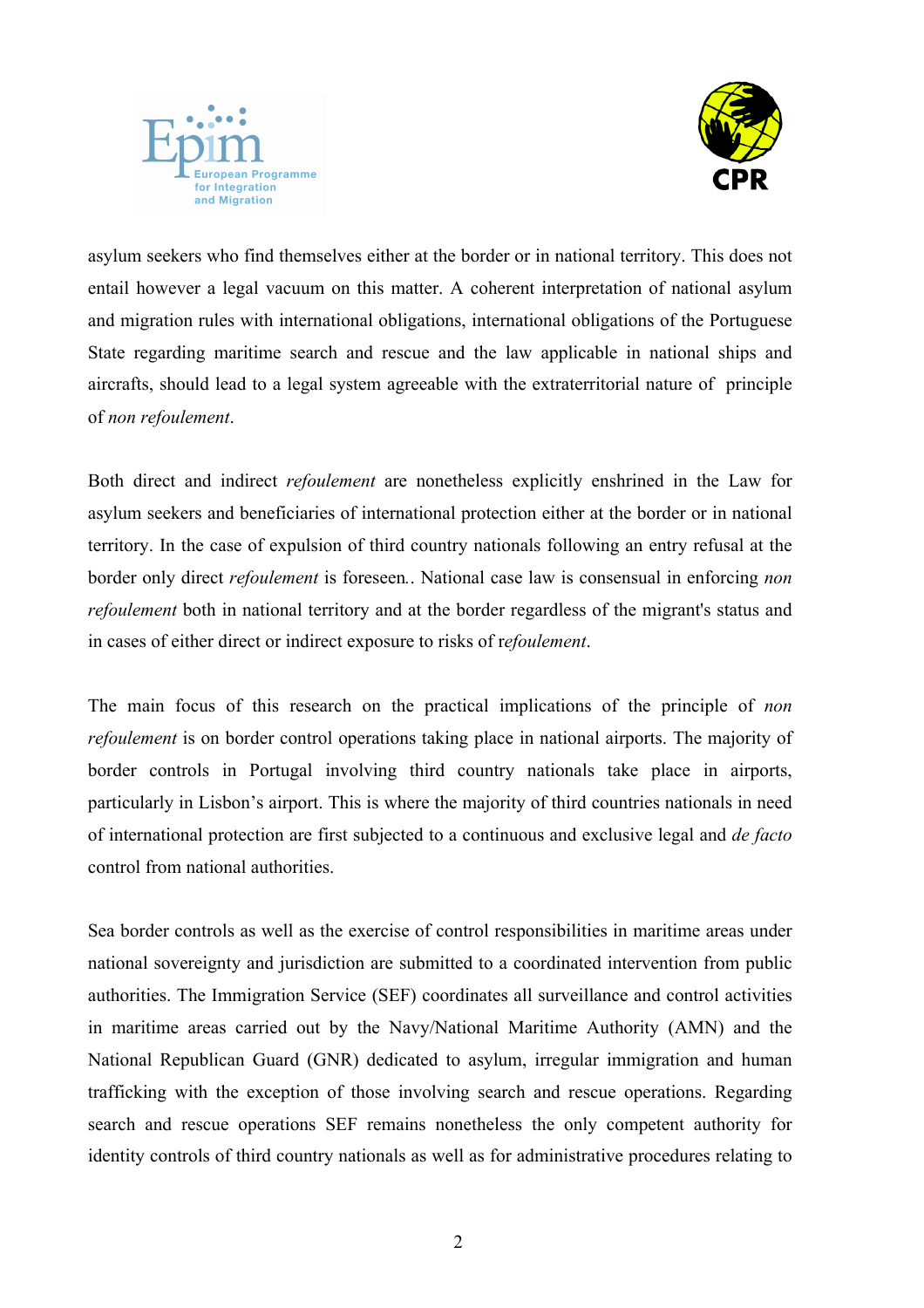



maritime illegal immigration. In practice, the system rests on cooperation and information sharing between coordinating and executing authority that allows for the onboard presence of SEF during irregular immigration control operations carried out by Navy ships in maritime areas under national sovereignty and jurisdiction or for its presence in national territory during disembarkation. According to SEF there were no maritime interceptions of irregular migrants in the context during the period under analysis. This was confirmed by national stakeholders such as the Portuguese Refugee Council (CPR) and international stakeholders such as the Fundamental Rights Agency (FRA). Regarding controls of the external maritime border of the European Union (EU), Portugal has participated in several FRONTEX coordinated operations in the Mediterranean throughout 2013. As the FRONTEX national contact point within the National Maritime Coordination Centre (CNCM) SEF plays a key role in these operations. The information provided by SEF during interviews conducted in this research pointed to the lack of direct involvement of both SEF and Portuguese Navy vessels in interception, search and rescue and disembarkation of migrants in FRONTEX operations but information later released has however confirmed it's sporadic occurrence.

Controls carried out by SEF and/or the national air company TAP with the support of SEF at Bissau's airport in Guinea Bissau targeting travel document fraud or undocumented passengers and aimed at preventing boarding to Portugal were allegedly suspended in 2012 according to SEF but information made public by the media contradicts this claim. In the absence of an agreement between the Portuguese and Guinean governments framing these controls, these consisted of informal procedures involving training of TAP employees, *in loco* control of passport's security elements and boarding refusals. Such controls involving the presence of SEF inspectors at Bissau's airport were meanwhile put back on the agenda through a cooperation, training and capacity building on migration protocol signed by the two governments in the summer of 2014. The externalization of border controls by EU member States resorting to activities aimed at preventing boarding of individuals in need of international protection in flights bound to their territory has already raised concerns among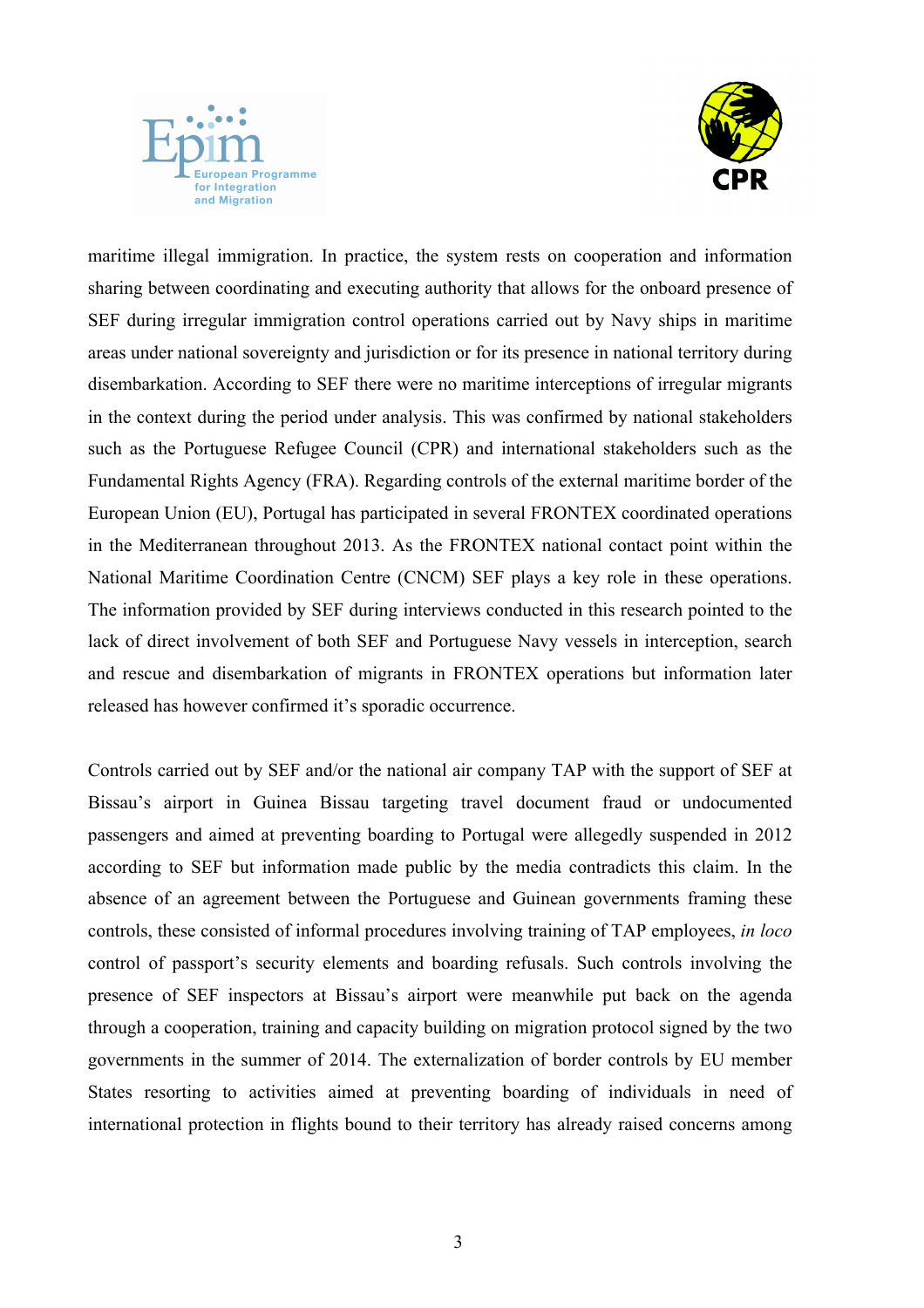



the international community for its potential implications in their *non refoulement* and *bona fide* obligations.

With the exception of extraterritorial controls and without prejudice to some problematic issues in the remaining scenarios mentioned above the research did not identify instances of *refoulement* on the basis of the interviews or the research conducted into other sources such as international or media reports. The almost absolute lack of maritime interceptions as described above leads to the exclusion of relevant *refoulement* occurrences in the framework of maritime interceptions or search and rescue operations.

The expulsion of third country nationals from the border at Lisbon airport in breach of *non refoulement* was categorically denied by SEF given that passengers who are refused entry into the country are subjected to an individual procedure for purposes of entry refusal and expulsion. Still according to SEF these procedures entails the necessary guarantees to avoid instances of *refoulement.* Forced returns are carried out in the framework of the Convention on International Civil Aviation in most cases to the country from where the third country national embarked on his flight to Lisbon. The Portuguese Law provides for the individual assessment of risks of *refoulement* within the expulsion procedure upon request of the third country national for purposes of forced return to an alternative country. The implementation of these provisions remains unclear as they are not applied in practice since SEF chooses rather to refer those cases to the asylum procedure. In clear contradiction with the relevant ECtHR case law the burden to claim and prove the fear of persecution according to such provisions lies solely with the third country national.

In practice, however, the option of authorities has been to refer individuals at risk of *refoulement* to the asylum procedure. SEF refers individuals to the asylum procedure and systematically suspends the expulsion procedure when the fear of return is raised by the third country national or is suspected by the interviewer. This information has been confirmed by other interviewees such as CPR and asylum seekers. The absence of a legal framework setting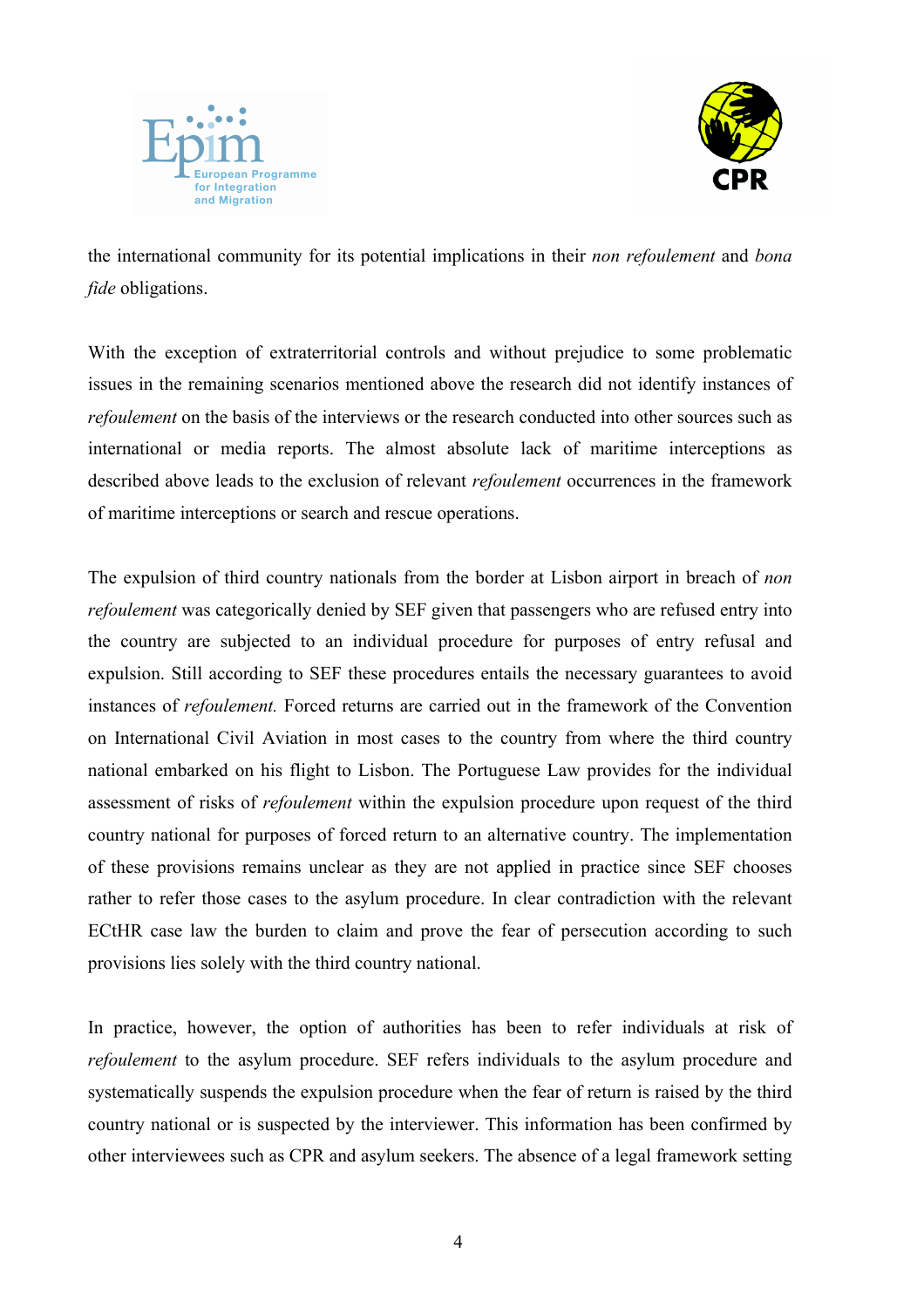



out the circumstances and conditions under which risks of *refoulement* should be conducted in a systematic and structured way may however represent a weakness in the system. This is particularly true in light of existing challenges regarding compliance with positive obligations such as the right to information and legal assistance as well as training.

Possible instances of *refoulement* in the framework of extraterritorial controls at Bissau airport targeting travel document fraud or undocumented passengers to prevent boarding to Portugal have also been refused by SEF. Portuguese authorities should be considered responsible for boarding refusals by the air company as they are based on SEF´s expert opinion *in loco* or in training offered by SEF. It should be noted that such procedures might exceed what is legally required from air companies in preventing boarding of inadmissible third country nationals. The circumstances and the conditions under which international protection needs and risks of *refoulement* should be assessed during these extraterritorial controls do not follow any formal guidelines. SEF considered instances of boarding refusal to third country nationals who expressed the intention to apply for asylum unlikely although not impossible due to language barriers. Information put forward by the media has shed light on instance where Syrian nationals had been refused boarding by air company personnel due to travel documentation fraud raising concerns on possible instances of *refoulement* given the security risks in their country of origin and in Bissau as well as the risk of expulsion from that country. In light of the relevant ECtHR case law, these instances of collective boarding refusals without prior assessment of potential international protection needs might also be in breach of the extraterritorial prohibition of collective expulsions as per the ECHR.

The right to information is enshrined in Law regarding the reasons of the entry refusal, the right to appeal and applicable deadlines at the border. A systematic interpretation of existing provisions extends this right to information on the rights of migrants in detention centers such as the right to interpreters, free legal aid and protection from *non refoulement*. In practice, this right to information is implemented by serving the migrants an Annex to the entry refusal decision that transcribes article 40 of Law No 23/2007 which foresees those rights. The only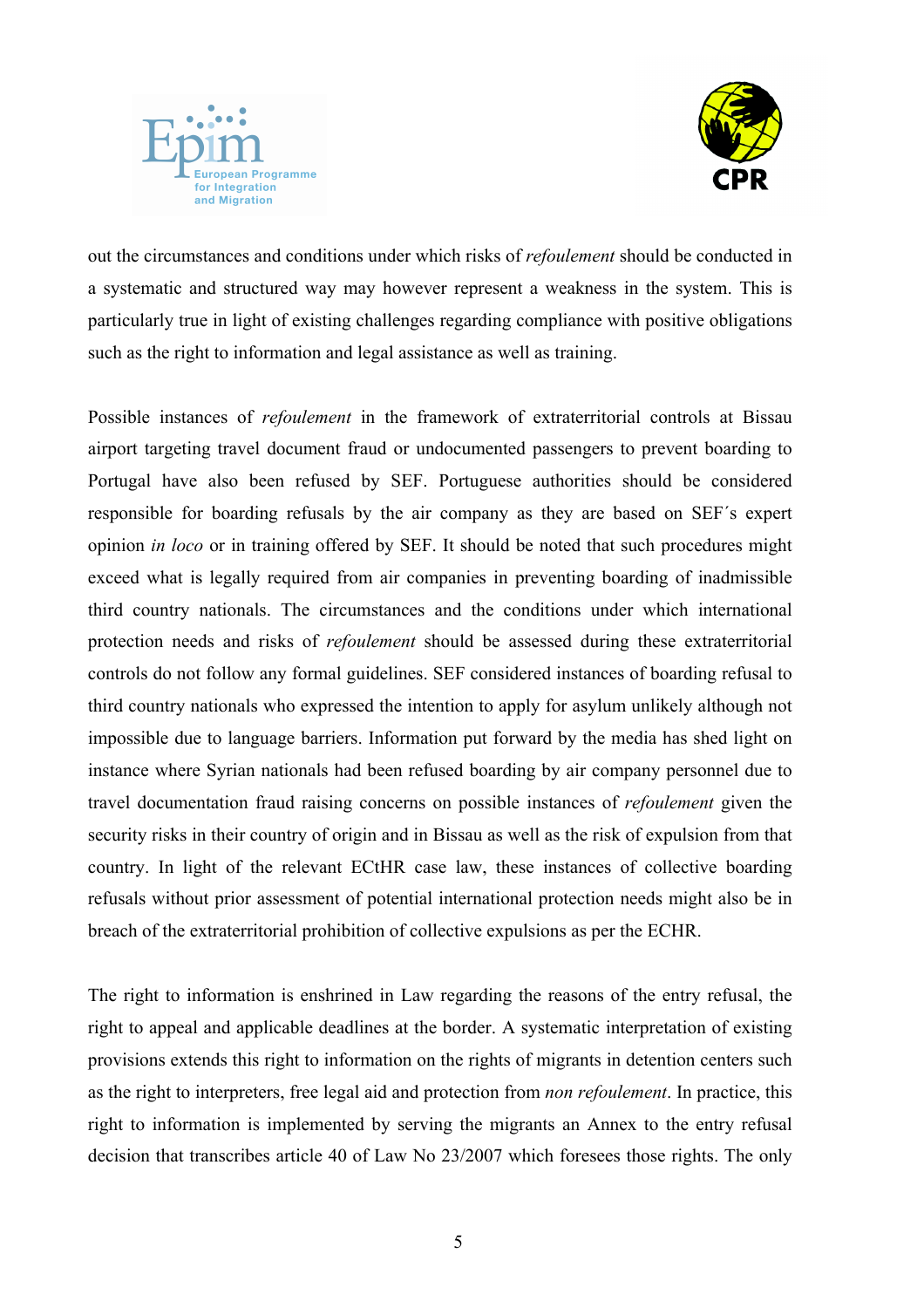



information provided on access to international protection consists of a laconic reference to asylum within that Annex. The document is available in English, French and Spanish, but interpreters are available in case the migrant is not knowledgeable in one of those languages. Pro-active information on international protection is understood by SEF as unnecessary in the absence of any explicit or tacit expression of interest from the migrant. National law is silent regarding the right to information in the framework of extraterritorial controls or maritime interceptions and the information gathered during the research points to an absence of information provision in regarding extraterritorial controls.

According to SEF and CPR, once the application for asylum is registered, provision of information on its procedure and on the applicants' rights and duties as an asylum seeker is done systematically in accordance with applicable legislation. Information leaflets and written information on the applicants' rights and duties pending the asylum procedure are used as well as face to face counseling by specialized non-governmental organizations such as CPR that resorts to interpreters on a needs basis. Written information provided by SEF in this context is translated into some languages, namely Portuguese, French, English, Spanish, German, Russian and Arabic.

The right of migrants to interpretation, legal counsel and effective remedies is enshrined in Law for migrants present at the border only and some concerns remain regarding their scope, quality and effectiveness .

Regarding interpretation at border points, a legal requirement of "necessity" leaves room for uncertainty and has a potential negative impact on access to free legal assistance. Responsibility for the costs of interpretation in the context of free legal assistance in particular is not clearly defined and has been problematic in the framework of asylum procedures as per the experience of stakeholders such as CPR. Interpretation is free of charge for the migrant and no significant problems regarding availability of interpreters in given languages were reported at the Lisbon airport border. Questions remain, however, concerning the quality of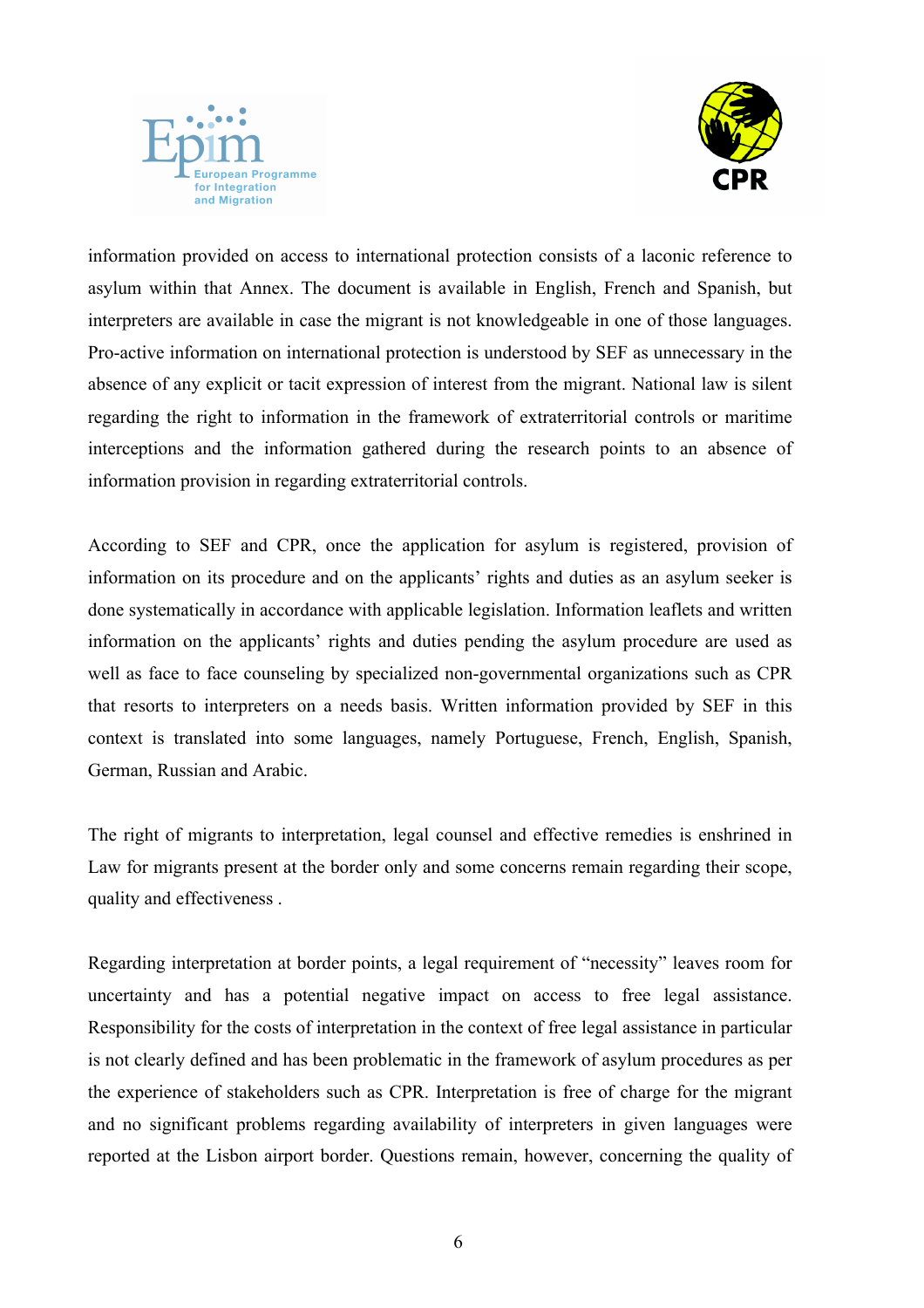



interpretations services as there is no legal quality assurance mechanism in place nor training requirements or guidance on the adequate profile of interpreters.

Migrants at the Lisbon airport border point do not benefit from legal counsel before the issuance of their entrance refusal order. Where no asylum application is registered, lack of implementation of a Protocol creating a pool of lawyers to be appointed freely and in a timely manner to challenge the entrance refusal order and to request the suspension of the removal order hamper the right to an effective remedy. Migrants can appoint a lawyer at their own expenses generally with the support of friends, family and at times of SEF that attempts to reach their respective Consulates in trying to secure legal representation. When an asylum application is registered at a border, including at the Lisbon airport, the CPR provides adequate legal assistance at first instance to asylum seekers, in accordance to Asylum law. CPR also insures access to free legal representation at appeal stage funded by social security services. However, it does not provide this legal assistance systematically to all migrants in need of legal counseling and assistance but only to asylum seekers.

National Law provides for mandatory training on asylum law and international protection to SEF personnel receiving or working with asylum seekers at border points only. No legal reference to mandatory training of other relevant stakeholders such as navy officers involved in border management could be identified. According SEF's Training Department human rights and asylum law is part of the training program of introductory and promotion courses as well as on the job training and includes subjects such as the UDHR, ECHR, CRC, asylum law, human trafficking and trafficking indicators. Information on the exact content and planning of training activities could not be obtained in the framework of this project. According to SEF training on human rights of national experts is also carried out by FRONTEX engaged in its operations. The training record of individual border officials interviewed in the framework of this research revealed some gaps however. While not necessarily representative, international protection was not covered regularly (over 4 years) and the training on the ECHR even less so (over 10 years). Notwithstanding the absence of a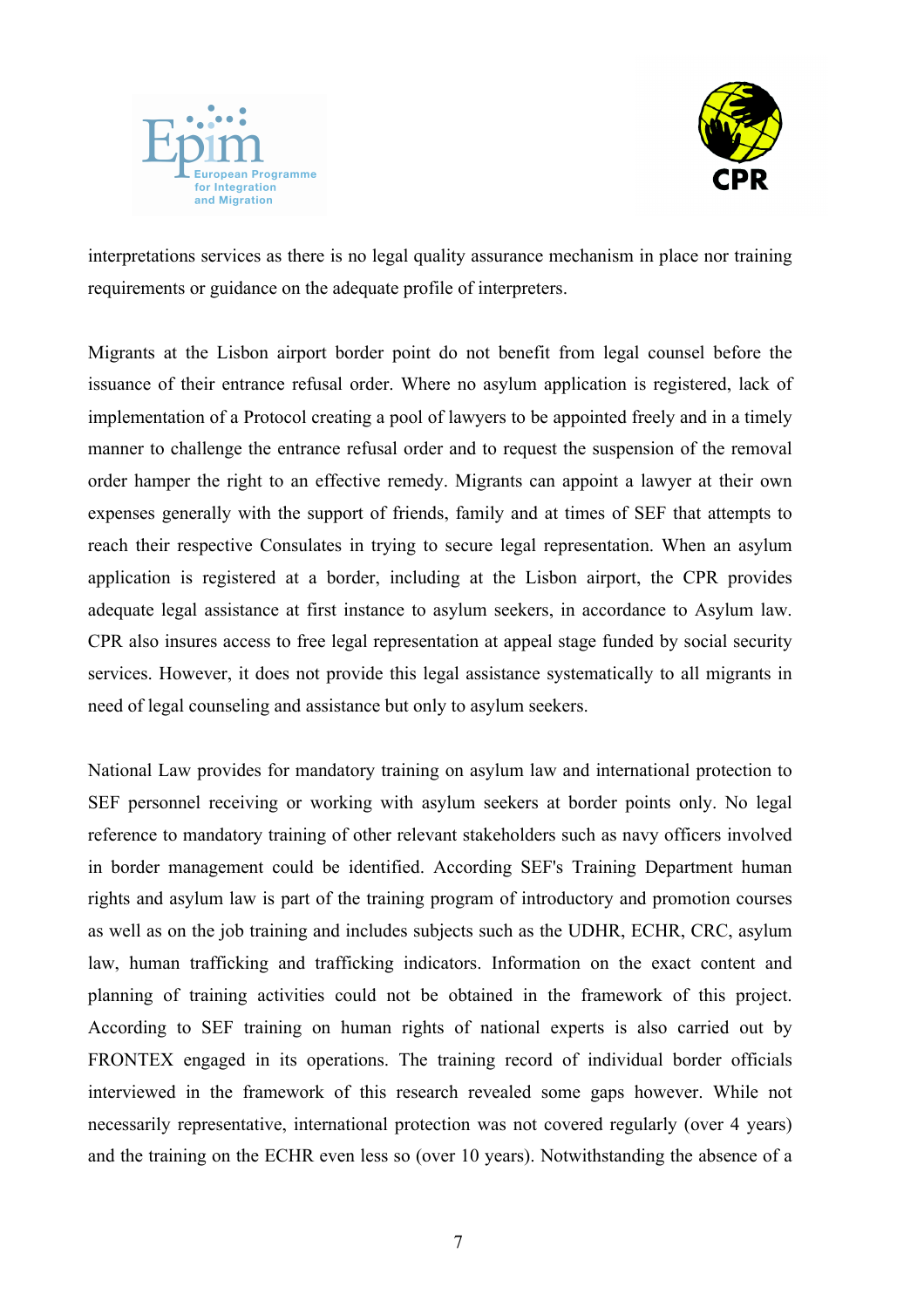



structured training program on country of origin information, interviewees from SEF claimed to receive adequate and relevant information on security and respect for human rights in removal destination countries from various sources and through different channels such as emails.

## Summary of Recommendations

i) The legal obligation to carry out an assessment of potential risks of *refoulement* prior to expulsion should be clearly stated and enforced including during exercise of extraterritorial jurisdiction.

ii) The right to appeal the expulsion decision at the border or a decision of equivalent effect with suspensive effect should be enshrined in Law.

iii) Adoption of uniform standards and procedures to identify asylum seekers, unaccompanied minors, victims of human trafficking and survivors of torture, not exclusively dependent of their own expression of interest and providing for the involvement of specialized government, international and nongovernmental entities as well as the support of qualified interpreters.

iv) Implementation of a Country of Origin Information system available to SEF and other AMN members allowing for the assessment of the general situation in the country of destination of the returnee.

v)The legal regime of Decree No 86/2007 of 12 December and Law No 23/2007, of 4 of July, with the amendments introduced by Law No 29/2012, of 9 August, should be amended in order to explicitly safeguard the international obligations of the Portuguese State as regards the extraterritorial application prohibition of direct and indirect *refoulement* and the ban on collective expulsions.